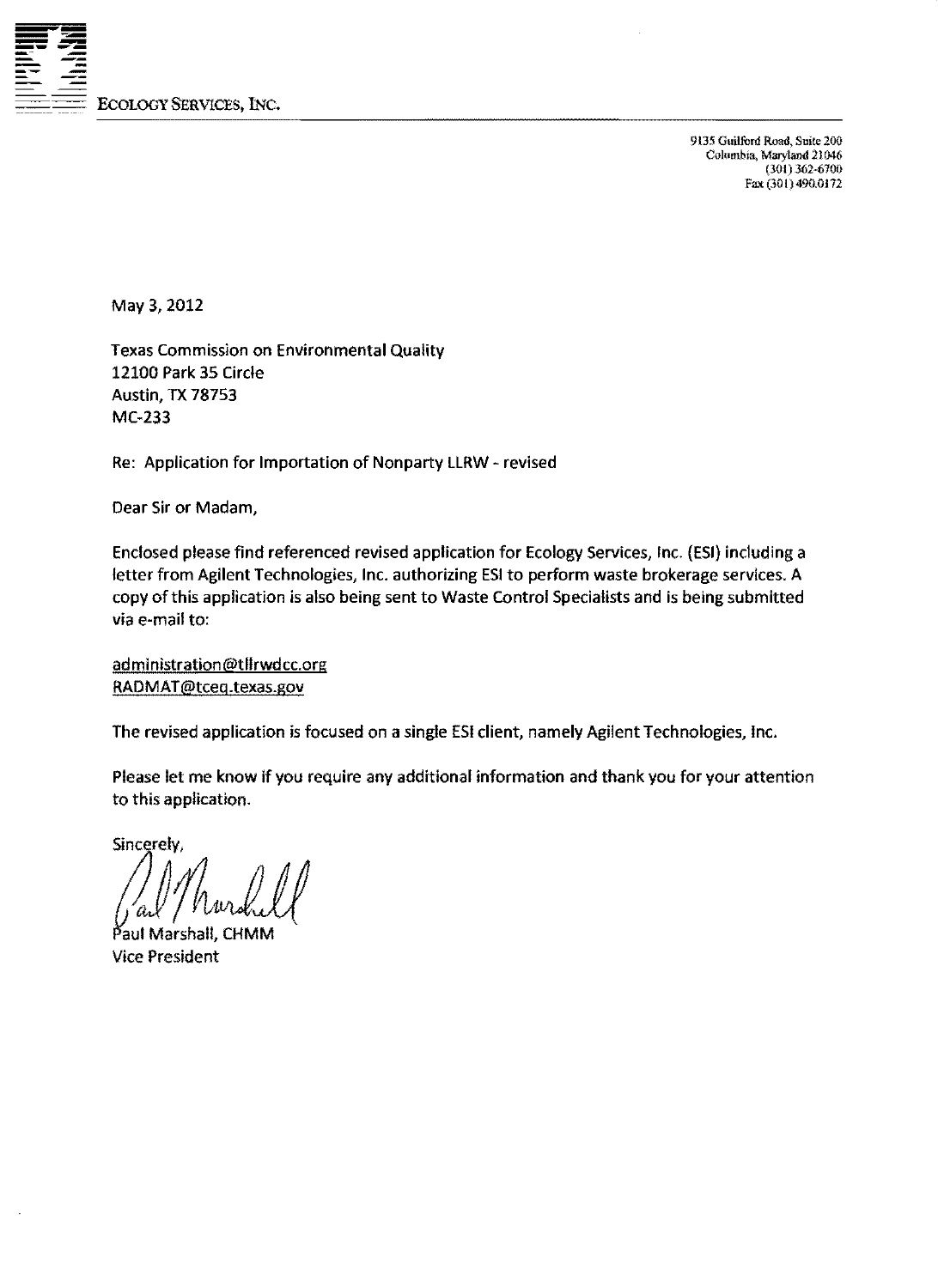### **APPLICATION FOR IMPORTATION OF NONPARTY LOW-LEVEL RADIOACTIVE WASTE**

**(NOTE: PURSUANT TO TEXAS HEALTH AND SAFETY CODE, §401.207(j), THIS APPLICATION MUST BE COMPLETED BY APPROPRIATE REPRESENTATIVES OF THE DEPARTMENT OF DEFENSE OR THE GENERATIOR OF THE WASTE UNLESS THE GENERATOR IS A SMALL GENERATOR AS DEFINED IN 31 TAC §675.23(o), IN WHICH CASE THE APPLICATION MAY BE SUBMITTED BY AN APPROPRIATELY LICENSED BROKER)**

## 1. **Applicant Information:**

| <b>Entity Name</b>      | Ecology Services, Inc.        |
|-------------------------|-------------------------------|
| <b>Contact Person</b>   | Paul Marshall                 |
| Phone                   | $(301)$ 362-6700              |
| Email                   | pmarshall@ecologyservices.com |
| Website address         | www.ecologyservices.com       |
| <b>Business Address</b> | 9135 Guilford Road, Suite 200 |
|                         | Columbia, MD 21046            |
| <b>Mailing Address</b>  | same as Business Address      |

**Is Applicant:** □ G enerator

| $\mathbb{Z}$ A Broker who is a: | $\Box$ L icensed W aste P rocessor |  |  |
|---------------------------------|------------------------------------|--|--|
|                                 |                                    |  |  |

\_\_\_\_\_\_\_\_\_\_\_\_\_\_\_\_\_\_\_\_\_\_\_\_\_\_

☐ Licensed Waste Collector X

 $\Box$  Department of Defense

Notes:

(1) An appropriately licensed Broker may act on behalf of a Small Generator only if each such generator is identified and written authorization from each such generator is provided as an attachment hereto.

(2) While Department of Defense Regulation 4715.6-R designates the Department of the Army as Executive Agent for disposal of low-level radioactive waste, the Commission will require that any agreement that it enters into in this regard be signed by both the Department of the Army as Executive Agent and the branch of the military that has generated the waste.

Generator Type: **E** Industrial

☐ Academic/Research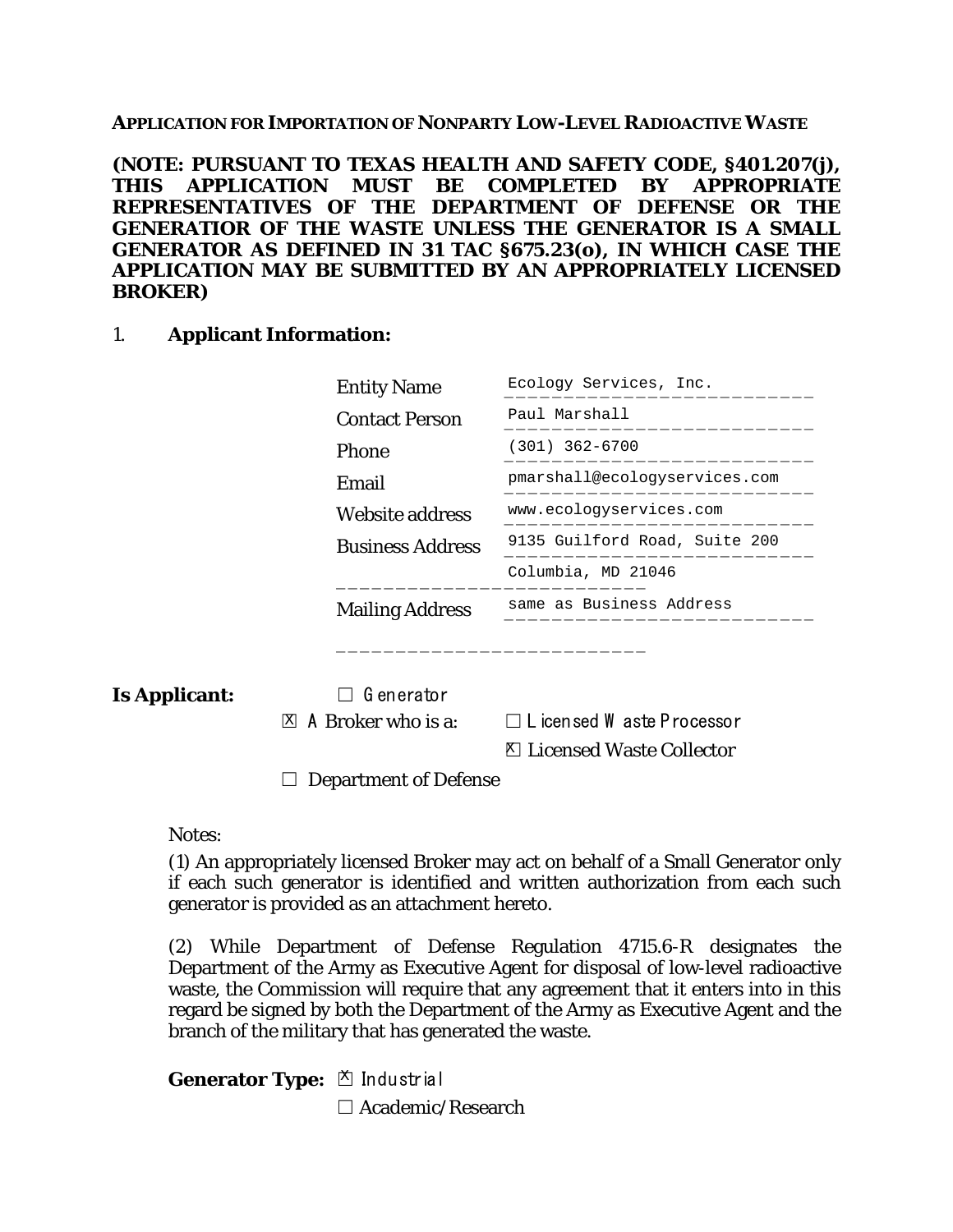| $\Box$ Medical    |
|-------------------|
| $\Box$ Utility    |
| $\Box$ Government |

Is Applicant the entity responsible for the waste shipment?  $\Box$  yes  $\Box$  no

If no, please include the name and contact information for the entity responsible for the waste shipment.

|    | Is Waste from a "Small Generator"? $\mathbb{\tilde{Z}}$ yes<br>n <sub>o</sub>                                                    |
|----|----------------------------------------------------------------------------------------------------------------------------------|
| 2. | 12 Months<br>Term/Duration from Date of Approval:                                                                                |
| 3. | Waste proposed for importation.                                                                                                  |
|    | 22.5<br><b>Waste Volume (Cubic Feet)</b>                                                                                         |
|    | 44<br><b>Waste Radioactivity in Curies</b>                                                                                       |
|    | Delaware<br>Place of origination (State) of waste:                                                                               |
|    | <b>Waste description:</b><br>Approximately 2700 Electron Capture Devices.<br>Each ECD contains a 15 mCi 63Ni foil sealed source. |
|    | Class B<br>Waste classification (Class A, Class B, or Class C):<br>unstable<br>Waste form: $\mathbb{E}$ stable                   |

Does waste contain any of the following radionuclides, check box(es) and complete blank(s):

| $\Box$ C-14  | millicuries (mCi) |
|--------------|-------------------|
| $\Box$ Tc-99 | microcuries (uCi) |
| $\Box$ I-129 | nanocuries (nCi)  |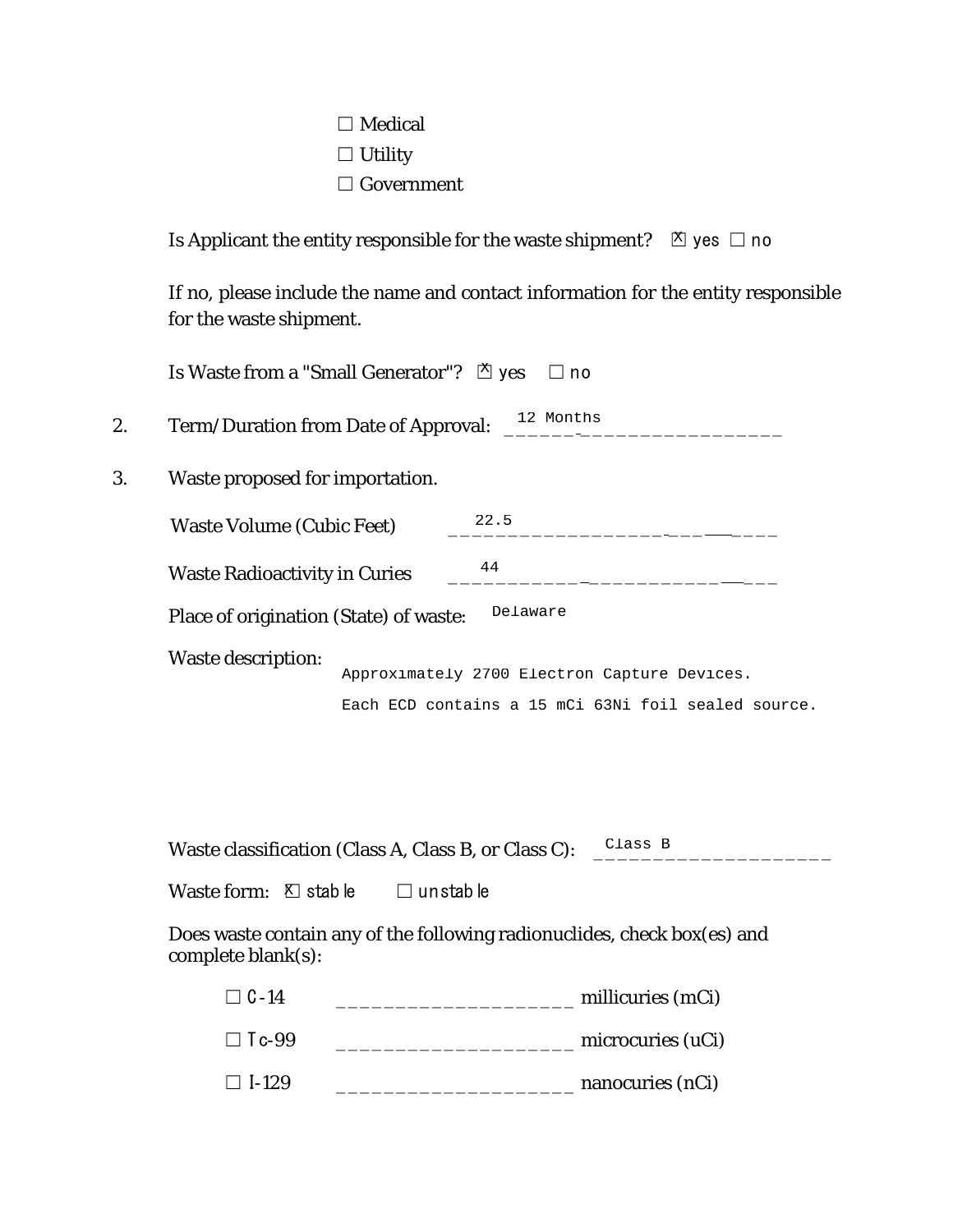| $\Box$ D ep leted U ran ium | m $icrocuries (uCi)$ |  |
|-----------------------------|----------------------|--|
|-----------------------------|----------------------|--|

 $\Box$  Concentration \_\_\_\_\_\_\_\_\_\_\_\_\_\_\_\_\_\_\_\_\_\_\_\_\_\_\_\_\_\_\_\_\_ (provide units)

# Source of generation

When the ECD in the GC reaches end of life, no longer works, or doesn't function to the customer expectations the ECD is

sent back to Agilent by the customer for disposal.

### $\overline{4}$ . Is the proposed waste a sealed source?

 $\Box N$  o.

The waste is a collection of sealed sources packaged into a 55 gallon

drum per the WCS-TCEQ WAC requirements for burial of sealed sources.

Each ECD contains a Ni-63 foil in a sealed capsule. There will be

approximately 900 ECD's placed into a 55 gallon drum.

 $5<sub>1</sub>$ Does Broker and/or Generator(s) have any unresolved violation(s), complaint(s), unpaid fee(s), or past due report(s) with the Texas Low-Level Radioactive Waste **Disposal Compact Commission?** 

 $X \cup N$ 

| 6. | Does Broker and/or Generator(s) have any unresolved violation(s), complaint(s),   |
|----|-----------------------------------------------------------------------------------|
|    | unpaid fee(s), or past due report(s) pending with any other regulatory agency     |
|    | with jurisdiction to regulate radioactive material including, without limitation, |
|    | the Texas Commission on Environmental Quality (TCEQ)?                             |

| ⊠ No | $\Box$ Yes. P lease exp la in: |  |
|------|--------------------------------|--|
|      |                                |  |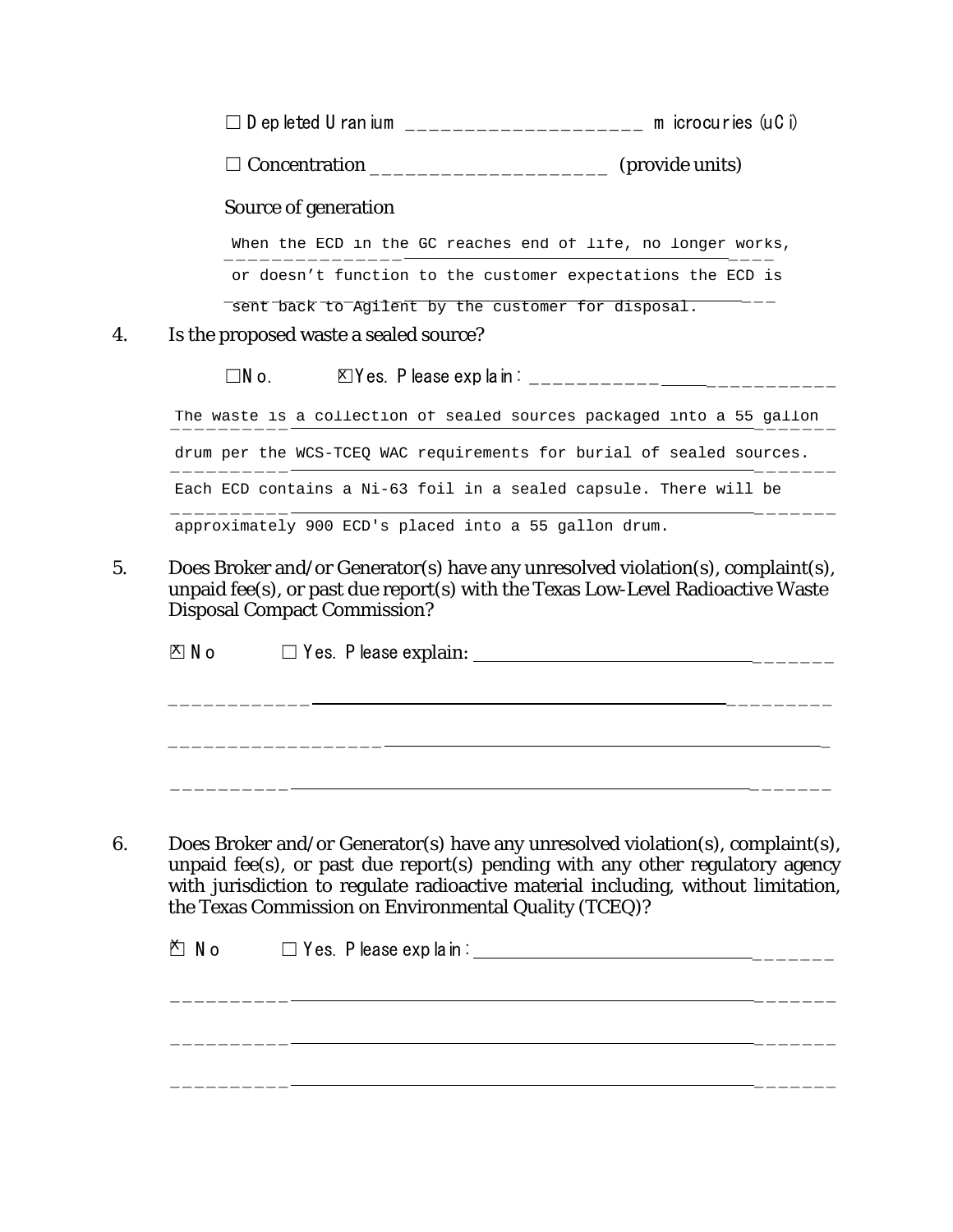### 7. **Certifications.** Applicant hereby certifies the following.

- a. The information provided herein is complete, accurate and correct.
- b. The low~level radioactive waste for which this Application is submitted will be packaged and shipped in accordance with applicable state and federal regulations and is acceptable for disposal at the Compact Facility.
- c. The person submitting this Application is authorized by Applicant to commit Applicant to each and every obligation and condition set forth herein and in the Agreement for Importation of Nonparty Compact Waste. A copy of a written document containing such authorization must be attached to this Application.
- d. Applicant has delivered to the Compact Facility operator and TCEQ a copy of this Application and the Agreement for Importation of Nonparty Compact Waste (along with any supplements or amendment thereto).

### 8. **Authorized Signatory:**

|           | Paul Marshall       |
|-----------|---------------------|
|           | Print or type name, |
|           |                     |
| Signature |                     |
|           | Vice President      |
| Title     |                     |
|           | May 2, 2012         |
| Date      |                     |
|           |                     |

### **ATIACHMENTS:**

**(Attacluuents shonld include all applicable licenses, authorizations, and other materials needed or useful to fully explain the application.)**